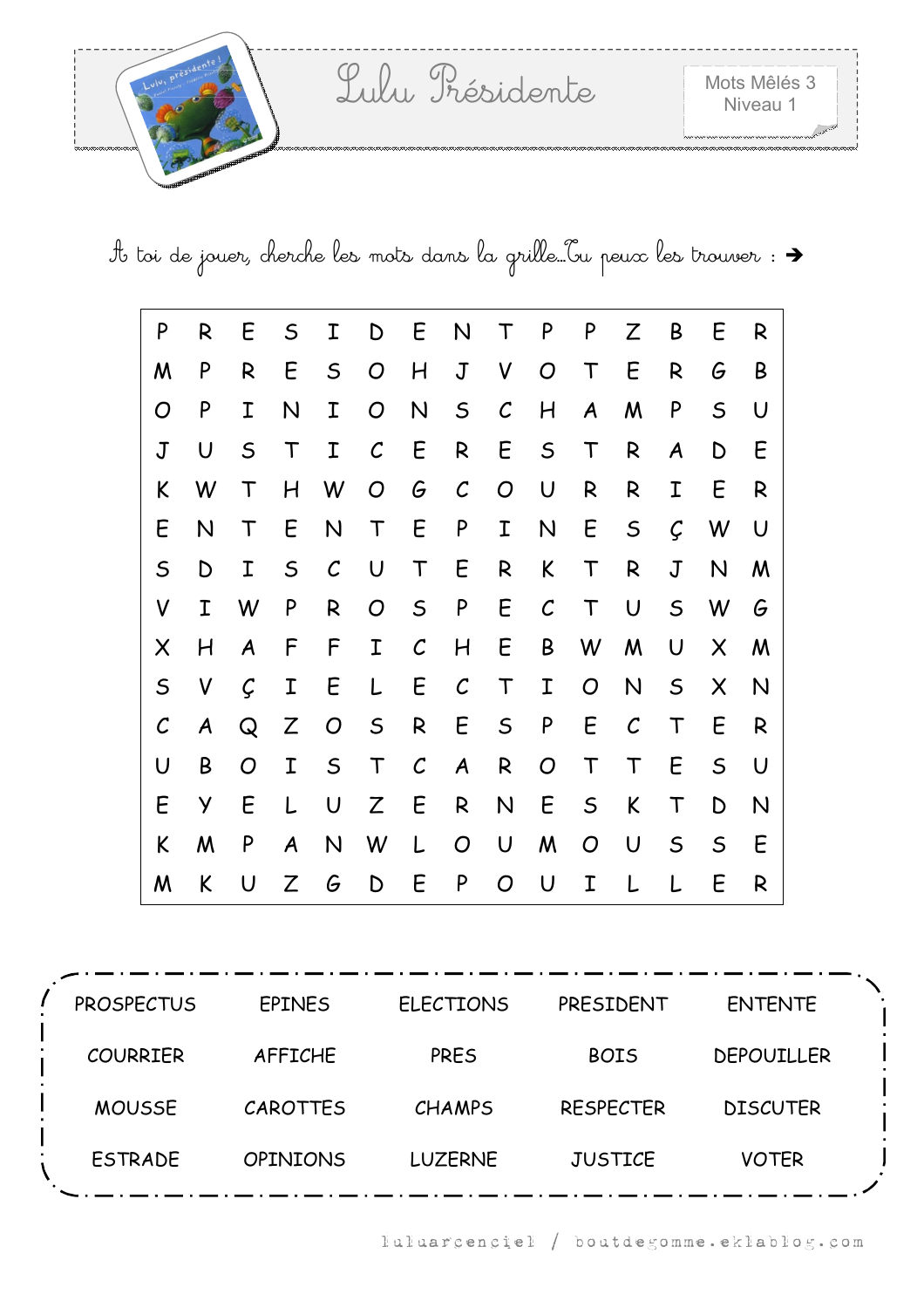|                   | to toi de jouer, cherche les mots dans la grille |   |             |             |              |             |               |               |               |               |              |             |             |                |
|-------------------|--------------------------------------------------|---|-------------|-------------|--------------|-------------|---------------|---------------|---------------|---------------|--------------|-------------|-------------|----------------|
|                   | Tu peux les trouver : $\rightarrow \leftarrow$   |   |             |             |              |             |               |               |               |               |              |             |             |                |
| N                 | B                                                | E | D           | A           | R            | Τ           | $\mathsf S$   | E             | R             | P             | $\mathcal C$ | A           | H           | Ι              |
| G                 | Ι                                                | V | P           | R           | E            | $\mathsf S$ | I             | D             | E             | N             | T            | K           | V           | B              |
| $\mathsf S$       | $\mathsf J$                                      | P | R           | E           | $\mathsf S$  | N           | O             | Ι             | N             | I             | P            | O           | F           | Χ              |
| D                 | E                                                | P | O           | U           | I            | L           | L             | E             | $\mathsf{R}$  | G             | $\mathsf{P}$ | Q           | U           | P              |
| $\mathcal{C}_{0}$ | K                                                | W | $\mathsf S$ | $\mathsf S$ | B            | L           | U             | Z             | E             | R             | N            | E           | P           | $\mathcal C$   |
| G                 | M                                                | Ç | M           | P           | R            | O           | $\mathsf S$   | P             | E             | $\mathcal{C}$ | $\mathsf T$  | U           | $\mathsf S$ | M              |
| E                 | B                                                | U | E           | H           | $\mathcal C$ | I           | F             | F             | A             | Z             | Q            | Y           | N           | Β              |
| R                 | R                                                | Ε | I           | R           | R            | U           | O             | $\mathcal{C}$ | F             | L             | V            | I           | Ç           | D              |
| F                 | G                                                | Ç | У           | $\mathsf S$ | P            | G           | $\mathsf S$   | E             | T             | T             | O            | R           | A           | $\cal C$       |
| Ι                 | V                                                | O | T           | Ε           | R            | R           | E             | $\mathsf T$   | U             | $\mathcal{C}$ | $\mathsf S$  | I           | D           | A              |
| U                 | D                                                | G | X           | E           | $\top$       | N           | E             | $\mathsf T$   | N             | E             | E            | X           | Ç           | Ι              |
| B                 | O                                                | I | $\mathsf S$ | E           | N            | Ι           | P             | E             | $\mathcal{C}$ | I             | T            | $\mathsf S$ | U           | $\overline{J}$ |
| $\mathcal{C}$     | W                                                | Z | Ι           | R           | E            | $\mathsf T$ | $\mathcal{C}$ | E             | P             | $\mathsf S$   | E            | R           | V           | E              |
| $\mathcal{C}_{0}$ | H                                                | A | M           | P           | $\mathsf S$  | O           | M             | O             | U             | $\mathsf S$   | $\mathsf S$  | E           | D           | R              |
|                   | Χ                                                | D |             | Β           | $\mathsf S$  | N           | O             | Ι             | Т             | $\mathcal C$  | E            |             | Ε           |                |

| <b>PROSPECTUS</b> | <b>EPINES</b>   | <b>ELECTIONS</b> | PRESIDENT        | <b>ENTENTE</b>    |  |
|-------------------|-----------------|------------------|------------------|-------------------|--|
| <b>COURRIER</b>   | <b>AFFICHE</b>  | <b>PRES</b>      | <b>BOIS</b>      | <b>DEPOUILLER</b> |  |
| <b>MOUSSE</b>     | <b>CAROTTES</b> | <b>CHAMPS</b>    | <b>RESPECTER</b> | <b>DISCUTER</b>   |  |
| <b>ESTRADE</b>    | <b>OPINIONS</b> | <b>LUZERNE</b>   | <b>JUSTICE</b>   | <b>VOTER</b>      |  |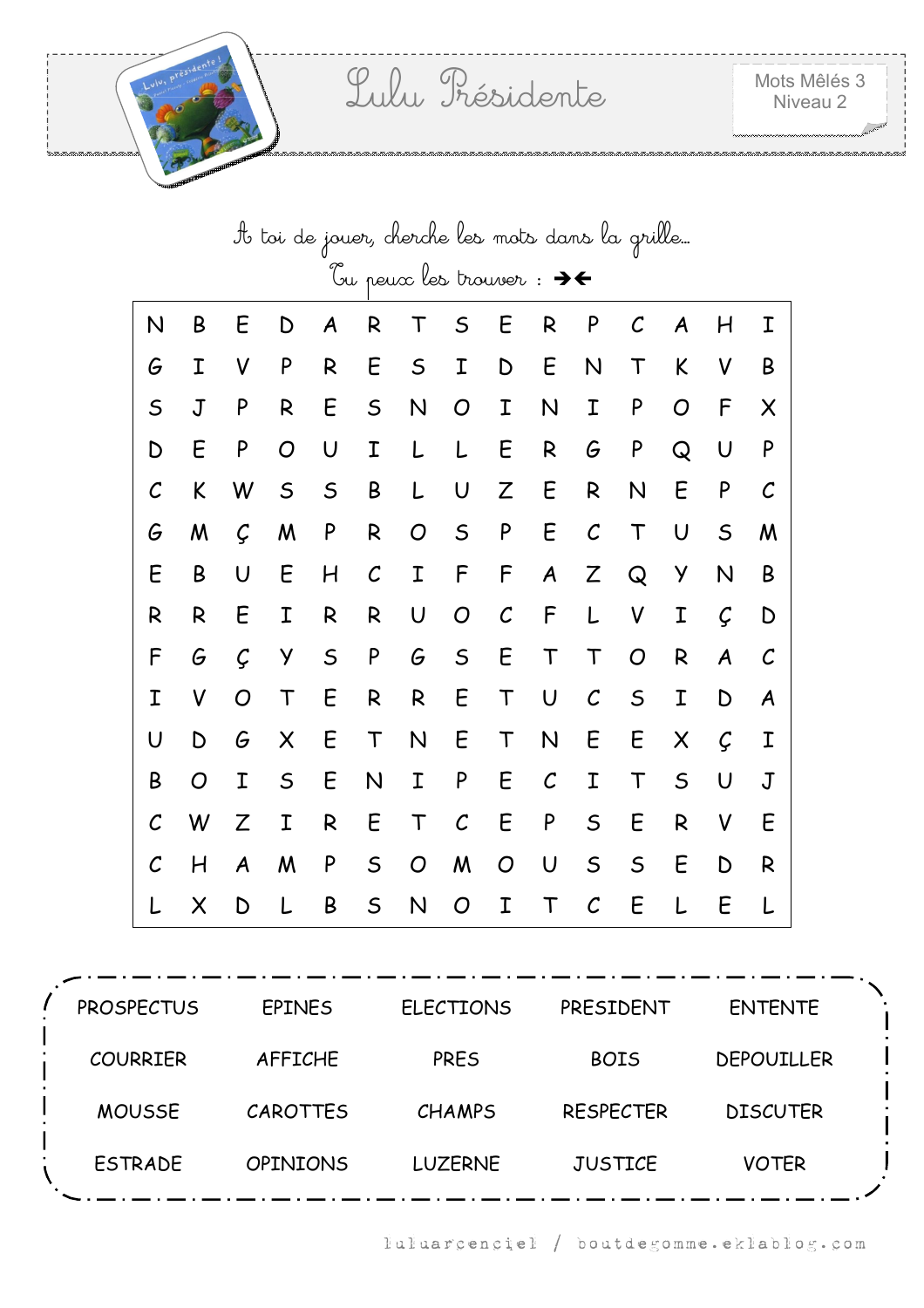|                   | It toi de jouer, cherche les mots dans la grille… |   |             |             |               |             |               |               |               |               |              |             |                  |              |
|-------------------|---------------------------------------------------|---|-------------|-------------|---------------|-------------|---------------|---------------|---------------|---------------|--------------|-------------|------------------|--------------|
|                   | bu peux les trouver: $\bm{\uparrow \downarrow}$   |   |             |             |               |             |               |               |               |               |              |             |                  |              |
| N                 | B                                                 | E | D           | A           | R             | Т           | $\mathsf S$   | E             | R             | P             | $\mathcal C$ | A           | H                | Ι            |
| G                 | I                                                 | V | P           | R           | E             | $\mathsf S$ | I             | D             | E             | N             | T            | K           | V                | B            |
| $\mathsf S$       | $\mathbf J$                                       | P | R           | E           | $\mathsf S$   | N           | O             | I             | N             | I             | P            | O           | F                | X            |
| D                 | E                                                 | P | O           | U           | I             | L           | L             | E             | R             | G             | ${\sf P}$    | Q           | U                | P            |
| $\mathcal{C}_{0}$ | K                                                 | W | $\mathsf S$ | $\mathsf S$ | B             | L           | U             | Z             | E             | R             | N            | E           | P                | C            |
| G                 | M                                                 | Ç | M           | P           | R             | O           | $\mathsf S$   | P             | E             | $\mathcal{C}$ | Τ            | U           | $\mathsf S$      | M            |
| Ε                 | B                                                 | U | E           | H           | $\mathcal{C}$ | Ι           | F             | F             | A             | Z             | Q            | У           | N                | B            |
| R                 | R                                                 | E | I           | R           | R             | U           | O             | $\mathcal{C}$ | F             | L             | V            | Ι           | Ç                | D            |
| F                 | G                                                 | Ç | У           | $\mathsf S$ | P             | G           | $\mathsf S$   | E             | $\top$        | T             | O            | R           | $\boldsymbol{A}$ | $\mathcal C$ |
| I                 | V                                                 | O | $\mathsf T$ | E           | R             | R           | E             | T             | $\cup$        | $\mathcal{C}$ | $\mathsf S$  | I           | D                | A            |
| U                 | D                                                 | G | $\times$    | E           | $\sf T$       | N           | E             | $\top$        | N             | E             | E            | X           | Ç                | I            |
| B                 | O                                                 | I | $\mathsf S$ | E           | N             | Ι           | P             | Ε             | $\mathcal{C}$ | Ι             | T            | $\mathsf S$ | U                | $\mathbf J$  |
| $\mathcal C$      | W                                                 | Z | I           | R           | E             | $\mathsf T$ | $\mathcal{C}$ | E             | ${\sf P}$     | $\mathsf S$   | E            | R           | V                | E            |
| $\mathcal C$      | Η                                                 | A | W           | P           | $\mathsf S$   | O           | M             | O             | U             | $\mathsf S$   | $\mathsf S$  | E           | D                | R            |
|                   | X                                                 | D | L           | B           | $\mathsf S$   | N           | O             | Ι             | T             | $\mathcal C$  | E            | L           | E                | L            |

| <b>PROSPECTUS</b> | <b>EPINES</b>   | <b>ELECTIONS</b> | PRESIDENT        | <b>ENTENTE</b>    |  |
|-------------------|-----------------|------------------|------------------|-------------------|--|
| <b>COURRIER</b>   | <b>AFFICHE</b>  | PRES             | <b>BOIS</b>      | <b>DEPOUILLER</b> |  |
| <b>MOUSSE</b>     | CAROTTES        | <b>CHAMPS</b>    | <b>RESPECTER</b> | <b>DISCUTER</b>   |  |
| <b>ESTRADE</b>    | <b>OPINIONS</b> | <b>LUZERNE</b>   | <b>JUSTICE</b>   | <b>VOTER</b>      |  |
|                   |                 |                  |                  |                   |  |

luluarcenciel / boutdegomme.eklablog.com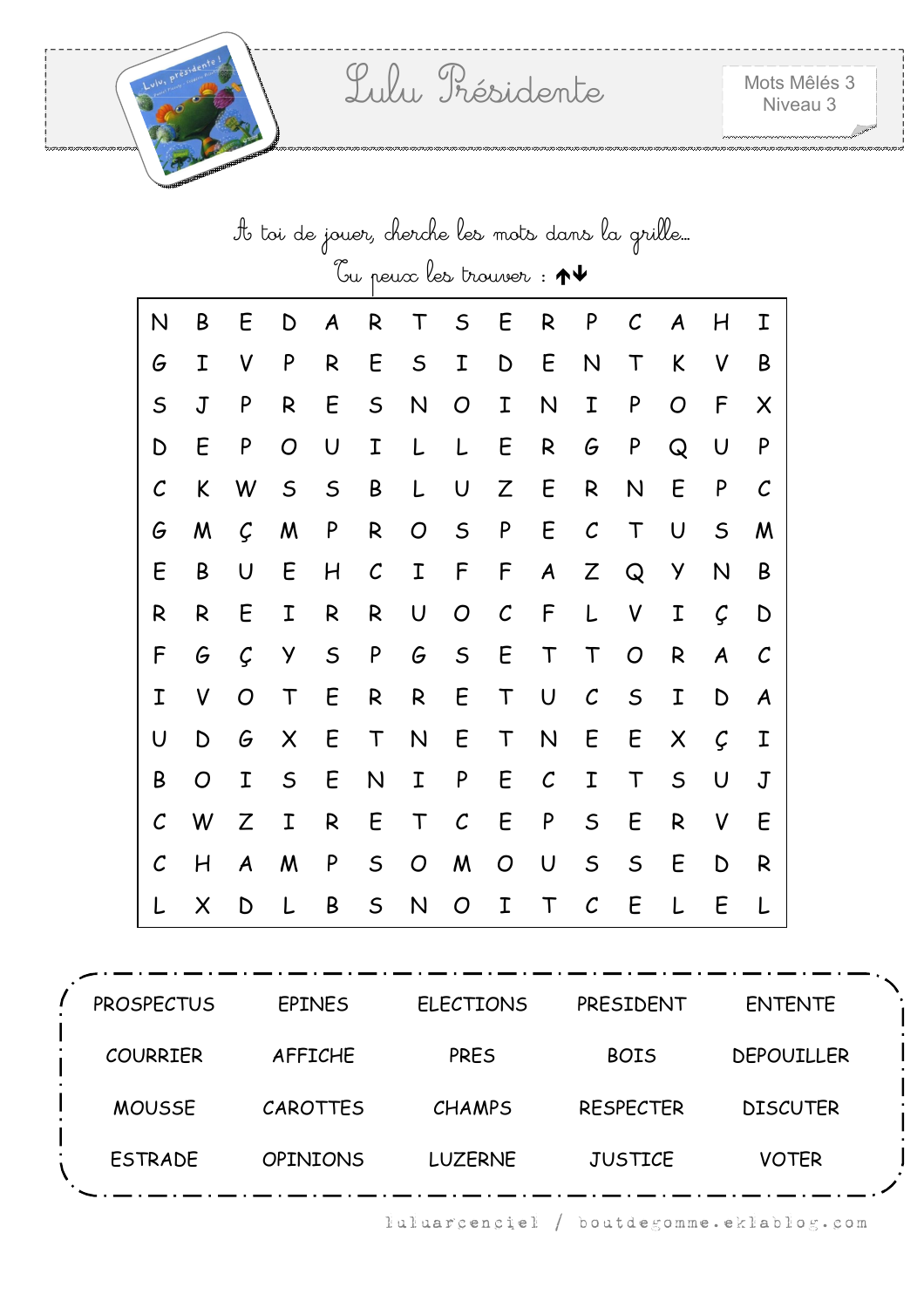| to toi de jouer, cherche les mots dans la grille |  |  |
|--------------------------------------------------|--|--|
|                                                  |  |  |

| O                 | P            | Ι | N                | Ι              | O                | N             | $\mathsf{S}$     | G             | B            | O                | I              | $\mathsf S$       | X            | F            |
|-------------------|--------------|---|------------------|----------------|------------------|---------------|------------------|---------------|--------------|------------------|----------------|-------------------|--------------|--------------|
| W                 | W            | M | $\mathsf T$      | V              | $\overline{O}$   | $\mathsf T$   | E                | R             | E            | Z                | У              | A                 | G            | A            |
| Ç                 | Q            | L | $\times$         | $\mathcal C$   | $\boldsymbol{A}$ | R             | $\overline{O}$   | $\mathsf T$   | $\mathsf T$  | E                | $\mathsf{S}$   | H                 | O            | $\mathsf S$  |
| Q                 | $\mathsf{S}$ | U | E                | $\mathcal{C}$  | I                | $\mathsf T$   | $\mathsf{S}$     | $\cup$        | $\mathsf J$  | $\boldsymbol{A}$ | P              | Z                 | F            | P            |
| H                 | L            | Z | V                | E              | $\top$           | N             | E                | $\mathsf T$   | $\mathsf{N}$ | E                | L              | H                 | Y            | M            |
| $\mathsf S$       | R            | E | L                | L              | I                | U             | $\overline{O}$   | P             | E            | D                | $\overline{O}$ | H                 | Z            | A            |
| R                 | P            | R | R                | E              | $\top$           | $\mathcal{C}$ | E                | P             | $\mathsf S$  | E                | R              | Ç                 | D            | H            |
| E                 | R            | N | M                | O              | $\cup$           | $\mathsf{S}$  | $\mathsf{S}$     | E             | B            | $\mathcal{C}$    | N              | U                 | R            | $\mathcal C$ |
| Ι                 | E            | E | Q                | $\mathsf{N}$   | S                | N             | $\overline{O}$   | I             | $\top$       | $\mathcal{C}$    | E              | L                 | E            | R            |
| R                 | $\mathsf S$  | Y | E                | $\mathsf S$    | $\mathsf T$      | R             | $\boldsymbol{A}$ | D             | E            | M                | $\mathsf{R}$   | X                 | $\mathsf T$  | Ι            |
| R                 | I            | N | Q                | E              | $\mathsf{N}$     | Ç             | I                | Q             | V            | $\mathbf I$      | $\times$       | $\mathcal{C}_{0}$ | $\cup$       | $\mathsf S$  |
| U                 | D            | B | $\mathcal C$     | Ι              | D                | U             | $\mathcal C$     | G             | F            | W                | P              | M                 | $\mathcal C$ | E            |
| O                 | E            | P | R                | $\overline{O}$ | $\mathsf{S}$     | P             | E                | $\mathcal{C}$ | $\mathsf T$  | $\cup$           | $\mathsf S$    | B                 | $\mathsf{S}$ | R            |
| $\mathcal{C}_{0}$ | N            | E | $\mathbf J$      | E              | P                | I             | N                | E             | $\mathsf{S}$ | $\mathcal{C}$    | I              | G                 | I            | P            |
| E                 | $\top$       | X | $\boldsymbol{A}$ | F              | F                | I             | $\mathcal C$     | H             | E            | H                | D              | N                 | D            | R            |

| <b>PROSPECTUS</b> | <b>EPINES</b>   | <b>ELECTIONS</b> | PRESIDENT        | <b>ENTENTE</b>    |  |
|-------------------|-----------------|------------------|------------------|-------------------|--|
| <b>COURRIER</b>   | <b>AFFICHE</b>  | <b>PRES</b>      | <b>BOIS</b>      | <b>DEPOUILLER</b> |  |
| <b>MOUSSE</b>     | <b>CAROTTES</b> | <b>CHAMPS</b>    | <b>RESPECTER</b> | <b>DISCUTER</b>   |  |
| <b>ESTRADE</b>    | <b>OPINIONS</b> | <b>LUZERNE</b>   | <b>JUSTICE</b>   | <b>VOTER</b>      |  |
|                   |                 |                  |                  |                   |  |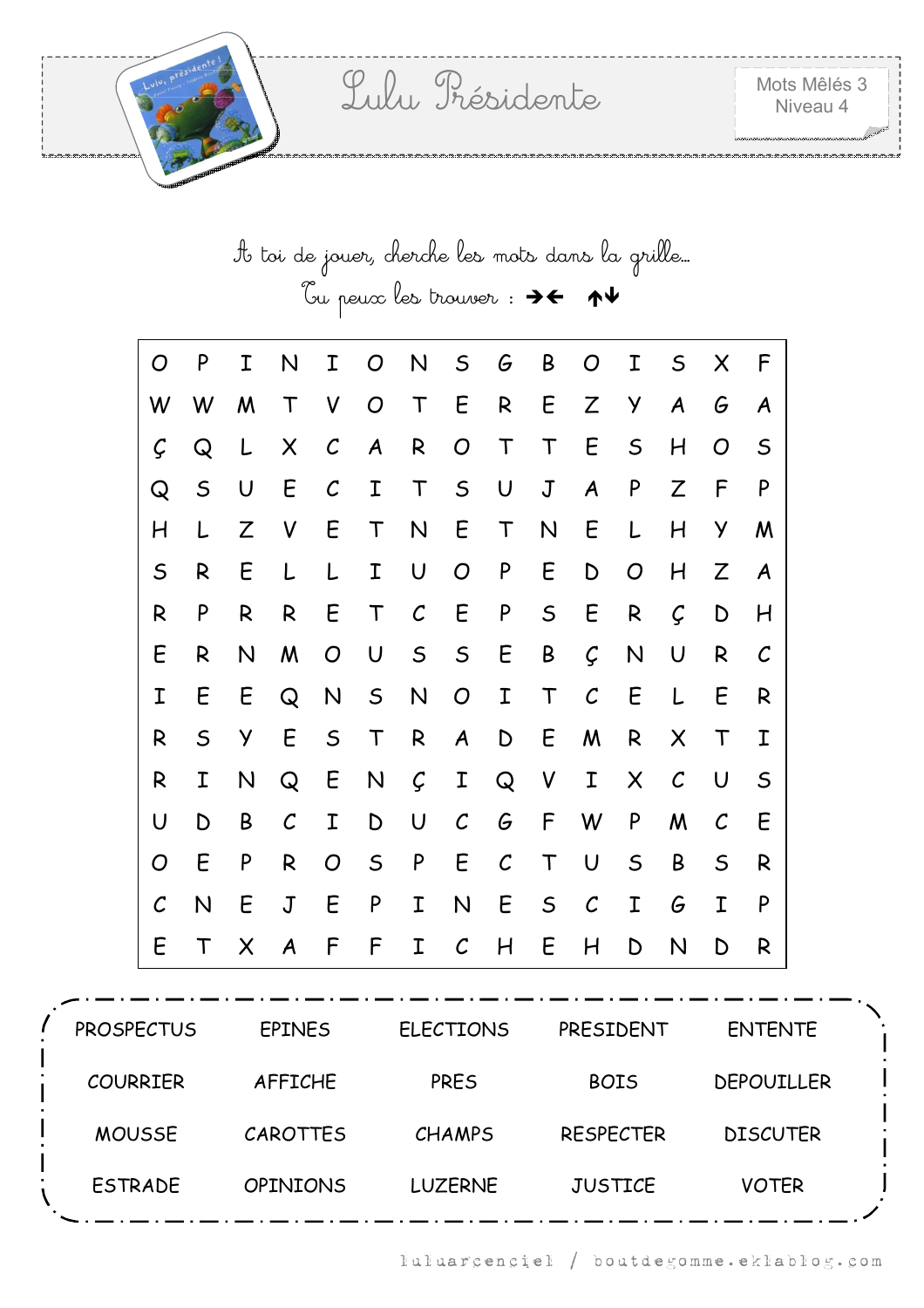|             | to toi de jouer, cherche les mots dans la grille |                  |                   |                  |                |                   |             |             |             |             |               |             |               |             |
|-------------|--------------------------------------------------|------------------|-------------------|------------------|----------------|-------------------|-------------|-------------|-------------|-------------|---------------|-------------|---------------|-------------|
|             |                                                  |                  |                   |                  |                |                   |             |             |             | K7          |               |             |               |             |
| R           | Ε                                                | Т                | U                 | ${\cal C}$       | $\mathsf S$    | Ι                 | D           | G           | $\mathsf S$ | F           | N             | У           | $\mathsf S$   | $\mathbf J$ |
| E           | $\mathsf S$                                      | $\mathsf T$      | R                 | A                | D              | E                 | V           | $\mathsf S$ | I           | O           | B             | O           | I             | Τ           |
| P           | O                                                | R                | A                 | F                | R              | E                 | L           | L           | Ι           | U           | O             | P           | E             | D           |
| Z           | K                                                | X                | E                 | B                | W              | $\mathcal{C}_{0}$ | L           |             | G           | Q           | P             | Ι           | D             | $\mathsf S$ |
| R           | E                                                | T                | $\mathcal{C}_{0}$ | Ε                | P              | $\mathsf S$       | E           | R           | У           | T           | R             | N           | R             | R           |
| У           | Μ                                                | P                | $\mathcal{C}$     | $\overline{O}$   | U              | R                 | R           | Ι           | E           | R           | O             | I           | A             | У           |
| E           | R                                                | E                | T                 | O                | V              | I                 | M           | J           | U           | N           | $\mathsf S$   | O           | F             | M           |
| P           | $\mathsf J$                                      | R                | $\mathcal{C}$     | $\boldsymbol{A}$ | $\mathsf{R}$   | O                 | $\mathsf T$ | T           | E           | $\mathsf S$ | P             | N           | F             | U           |
| Ι           | E                                                |                  | E                 | $\mathcal{C}$    | T              | Ι                 | O           | N           | $\mathsf S$ | X           | E             | $\mathsf S$ | I             | O           |
| N           | N                                                | A                | E                 | M                | $\overline{O}$ | U                 | $\mathsf S$ | $\mathsf S$ | E           | Z           | $\mathcal{C}$ | M           | $\mathcal{C}$ | O           |
| E           | T                                                | $\mathsf J$      | U                 | $\mathsf S$      | T              | I                 | $\cal C$    | E           | I           | P           | T             | $\mathsf S$ | H             | A           |
| $\mathsf S$ | E                                                |                  | W                 | U                | R              | Z                 | A           | D           | Ç           | R           | U             | B           | E             | B           |
| У           | N                                                | M                | E                 | N                | R              | E                 | Z           | U           | L           | Ε           | $\mathsf S$   | K           | N             | E           |
| D           | T                                                | $\boldsymbol{A}$ | $\mathcal{C}$     | H                | A              | M                 | P           | $\mathsf S$ | A           | $\mathsf S$ | U             | E           | F             | Ç           |
| У           | E                                                | Ι                | P                 | R                | E              | $\mathsf S$       | Ι           | D           | E           | N           | Т             | H           | V             | Ç           |

| <b>PROSPECTUS</b> | <b>EPINES</b>   | <b>ELECTIONS</b> | PRESIDENT        | <b>ENTENTE</b>    |
|-------------------|-----------------|------------------|------------------|-------------------|
| <b>COURRIER</b>   | <b>AFFICHE</b>  | <b>PRES</b>      | <b>BOIS</b>      | <b>DEPOUILLER</b> |
| <b>MOUSSE</b>     | <b>CAROTTES</b> | <b>CHAMPS</b>    | <b>RESPECTER</b> | <b>DISCUTER</b>   |
| <b>ESTRADE</b>    | <b>OPINIONS</b> | <b>LUZERNE</b>   | <b>JUSTICE</b>   | <b>VOTER</b>      |